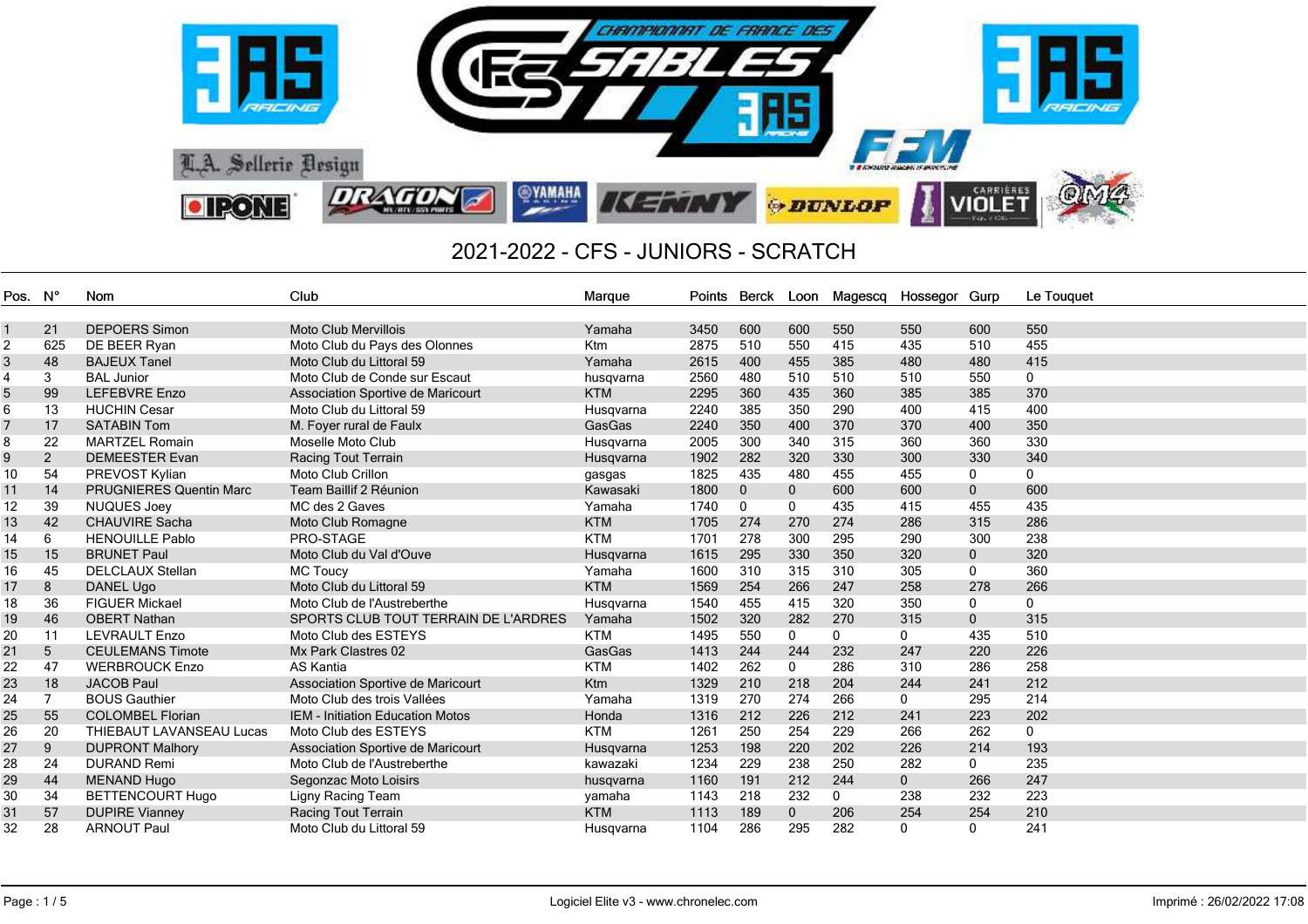

| Pos. N° |                | <b>Nom</b>                  | Club                                     | Marque     | Points | Berck Loon   |              |              | Magescq Hossegor Gurp |              | Le Touquet     |
|---------|----------------|-----------------------------|------------------------------------------|------------|--------|--------------|--------------|--------------|-----------------------|--------------|----------------|
|         |                |                             |                                          |            |        |              |              |              |                       |              |                |
| 33      | 25             | <b>BRUNET Tom</b>           | Moto Club du Val d'Ouve                  | Husgvarna  | 1075   | 290          | 385          | 400          | $\mathbf{0}$          | $\mathbf{0}$ | 0              |
| 34      | 27             | STROO Maite                 | Moto Club du Littoral 59                 | Ktm        | 1070   | 190          | 223          | 216          | 235                   | 206          | $\mathbf{0}$   |
| 35      | 19             | <b>CARON Lucas</b>          | Moto Club Pecquencourt                   | Yamaha     | 1038   | 266          | $\mathbf 0$  | 258          | 270                   | $\mathbf 0$  | 244            |
| 36      | 49             | <b>GONET Matheo</b>         | Moto Sport Couture                       | Husgvarna  | 1020   | 199          | 206          | 200          | $\Omega$              | 226          | 189            |
| 37      | 23             | <b>LOBBEDEZ Flavie</b>      | Ligny Racing Team                        | GasGas     | 998    | 197          | 204          | 198          | 218                   | $\mathbf{0}$ | 181            |
| 38      | 60             | DE CLERCQ Chad              | Moto Club des Hautes Vallées             | GasGas     | 986    | 241          | 360          | $\Omega$     | 0                     | 0            | 385            |
| 39      | 61             | <b>GLORIEUX Jules</b>       | Moto Club Belleysan                      | <b>KTM</b> | 985    | $\mathbf 0$  | 241          | 226          | $\mathbf{0}$          | 244          | 274            |
| 40      | 65             | <b>MIGAULT Tom</b>          | MC Presqu'ile d'Arvert                   | Honda      | 975    | $\mathbf 0$  | 0            | 340          | 330                   | 305          | 0              |
| 41      | 16             | <b>PLY Martin</b>           | <b>Moto Club Mervillois</b>              | Yamaha     | 963    | 223          | 262          | $\mathbf 0$  | $\mathbf 0$           | 270          | 208            |
| 42      | 32             | <b>DEJOIE Tymothe</b>       | Moto Kids des Sables                     | Fantic     | 940    | $\mathbf 0$  | 0            | 300          | $\mathbf 0$           | 340          | 300            |
| 43      | 29             | <b>STROO Nicolas</b>        | <b>MX Chrono</b>                         | GasGas     | 906    | 226          | 214          | $\mathbf{0}$ | 262                   | $\mathbf{0}$ | 204            |
| 44      | 41             | <b>DELAPORTE Jules</b>      | Bourges Racing Team                      | Husqvarna  | 905    | $\mathbf{0}$ | 310          | 305          | $\mathbf{0}$          | $\mathbf{0}$ | 290            |
| 45      | 51             | <b>LEVEQUE Timoty</b>       | MC de Dompierre                          | Yamaha     | 852    | $\mathbf{0}$ | $\mathbf{0}$ | 210          | 232                   | 216          | 194            |
| 46      | 40             | <b>PODETTI Basile</b>       | Moto Club Nord Seine & Marnais           | <b>KTM</b> | 838    | $\mathbf 0$  | 210          | 218          | 223                   | $\mathbf{0}$ | 187            |
| 47      | 32             | DE WAELE Uwe                | Moto Club de Conde sur Escaut            | Husqvarna  | 785    | 415          | 370          | $\mathbf{0}$ | $\mathbf{0}$          | $\mathbf{0}$ | 0              |
| 48      | 56             | <b>TARDITZ Lucas</b>        | MC Prorgeais-MCP                         | <b>KTM</b> | 778    | $\mathbf{0}$ | 0            | 238          | 250                   | 290          | $\mathbf 0$    |
| 49      | 38             | <b>AMMER Jules</b>          | <b>MCC CREHANGE BAMBI</b>                | honda      | 740    | 192          | 286          | $\Omega$     | $\mathbf{0}$          | $\mathbf{0}$ | 262            |
| 50      | 43             | LOBBEDEZ Leelou             | Ligny Racing Team                        | GasGas     | 693    | 208          | 235          | $\Omega$     | $\Omega$              | 250          | 0              |
| 51      | 52             | <b>RAMACKERS Mitchell</b>   | <b>MX Chrono</b>                         | Yamaha     | 676    | 235          | 250          | $\mathbf{0}$ | $\mathbf{0}$          | $\mathbf{0}$ | 191            |
| 52      | 44             | <b>GUILLAUME Mael</b>       | Moto Club Errobi                         | <b>KTM</b> | 672    | $\mathbf{0}$ | 0            | 214          | 220                   | 238          | 0              |
| 53      | 70             | <b>DUMAIS Joshua</b>        | <b>Association Sports Elec Dampierre</b> | <b>KTM</b> | 660    | $\mathbf 0$  | $\mathbf{0}$ | $\mathbf 0$  | $\mathbf{0}$          | 350          | 310            |
| 54      | $\overline{4}$ | <b>CASTIEAU Loman</b>       | MC Charleville Mezieres en Ardennes      | <b>KTM</b> | 645    | 340          | 305          | 0            | 0                     | 0            | 0              |
| 55      | 44             | <b>VERMERSCH Kylian</b>     | Moto Club Cappellois                     | Husqvarna  | 629    | $\mathbf{0}$ | 229          | $\mathbf{0}$ | $\mathbf{0}$          | 210          | 190            |
| 56      | 38             | <b>CHOLET Jules</b>         | Grezac MC                                | Yamaha     | 625    | $\mathbf 0$  | 0            | 208          | 229                   | $\mathbf{0}$ | 188            |
| 57      | 40             | <b>LANFANT Gauthier</b>     | Ligny Racing Team                        | <b>KTM</b> | 619    | 206          | 216          | $\mathbf{0}$ | $\mathbf{0}$          | $\mathbf{0}$ | 197            |
| 58      | 30             | <b>WAESELYNCK Lorik</b>     | MX Chrono                                | Fantic     | 610    | 201          | 208          | 201          | $\Omega$              | $\Omega$     | 0              |
| 59      | 33             | <b>DELCROIX Joseph</b>      | <b>Moto Club Mervillois</b>              | <b>KTM</b> | 605    | 315          | 290          | $\mathbf{0}$ | $\mathbf{0}$          | $\mathbf{0}$ | $\mathbf{0}$   |
| 60      | 53             | <b>SEVERIN Pierre-Louis</b> | Moto Club du Pays de la Serre            | <b>KTM</b> | 588    | 202          | 200          | $\mathbf{0}$ | $\mathbf{0}$          | $\mathbf{0}$ | 186            |
| 61      | 68             | <b>MORTIER Victor</b>       | <b>MC Nord Seine et Marnais</b>          | Husqvarna  | 573    | $\mathbf{0}$ | $\mathbf{0}$ | 278          | 295                   | $\mathbf{0}$ | $\overline{0}$ |
| 62      | 51             | <b>LAURENCE Titouan</b>     | Normandie Mx Club                        | GasGas     | 570    | 195          | 199          | 0            | $\mathbf{0}$          | $\mathbf{0}$ | 176            |
| 63      | 50             | <b>DUBRECQ Aaron</b>        | <b>MX Chrono</b>                         | <b>KTM</b> | 559    | 305          | $\mathbf{0}$ | 254          | $\mathbf{0}$          | $\mathbf{0}$ | 0              |
| 64      | 60             | GAROFALO Leo                | <b>Team MX Menou</b>                     | Yamaha     | 528    | 0            | 258          | 0            | $\Omega$              | $\Omega$     | 270            |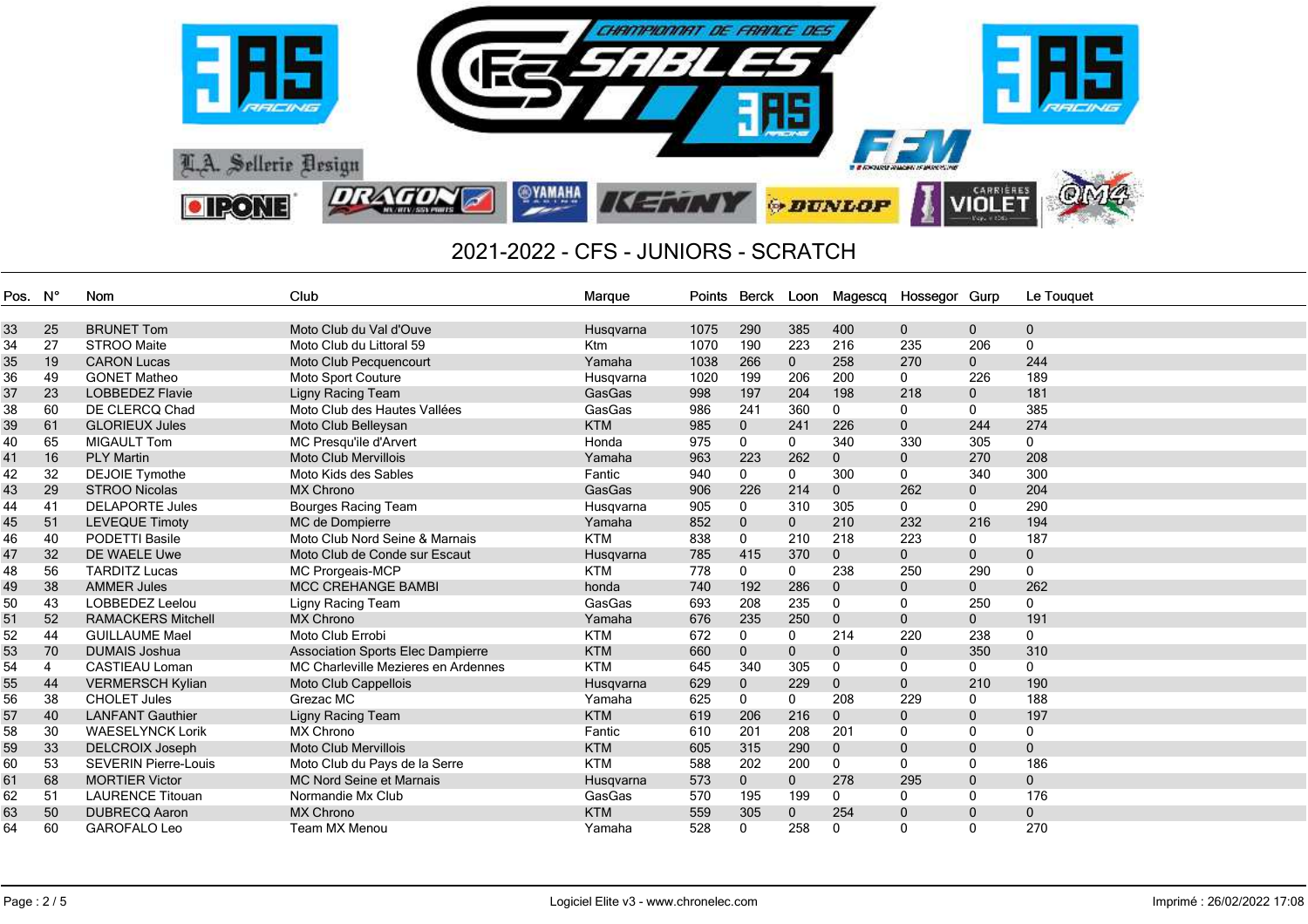

| Pos. | - N°           | Nom                         | Club                                       | Marque          | Points | Berck        | Loon         | Magescq      | Hossegor Gurp |              | Le Touquet   |
|------|----------------|-----------------------------|--------------------------------------------|-----------------|--------|--------------|--------------|--------------|---------------|--------------|--------------|
|      |                |                             |                                            |                 |        |              |              |              |               |              |              |
| 65   | 34             | <b>SALTZMANN Gabin</b>      | MC de Vieille Armand                       | Yamaha          | 513    | $\mathbf 0$  | $\mathbf{0}$ | 235          | 278           | $\mathbf 0$  | $\mathbf{0}$ |
| 66   | 60             | <b>PELTIN Carl</b>          | Amicale des Sports Mécaniques Charentaises | Kawasaki        | 497    | 0            | 0            | 223          | 274           | 0            | $\mathbf{0}$ |
| 67   | 58             | <b>TOUSVERTS Jonathan</b>   | Liovette Club Beauvais                     | Husgvarna       | 492    | 238          | $\mathbf 0$  | $\mathbf{0}$ | 0             | $\mathbf 0$  | 254          |
| 68   | 70             | <b>CAZAL Xavier</b>         | <b>MX BRAS-PANON</b>                       | <b>KTM</b>      | 480    | $\mathbf{0}$ | $\mathbf 0$  | $\mathbf{0}$ | $\mathbf{0}$  | $\mathbf 0$  | 480          |
| 69   | 58             | <b>VANDEWOESTYNE Julien</b> | <b>Racing Tout Terrain</b>                 | <b>KTM</b>      | 480    | $\mathbf{0}$ | $\mathbf{0}$ | $\mathbf{0}$ | $\mathbf{0}$  | 274          | 206          |
| 70   | 33             | <b>COENEN Lucas</b>         | Union Sportive Crépynoise Moto             | Kawasaki        | 480    | $\mathbf{0}$ | 0            | 480          | $\mathbf{0}$  | $\mathbf{0}$ | $\mathbf{0}$ |
| 71   | 10             | <b>BRICKA Thomas</b>        | Union Moto Bitchoise                       | GasGas          | 471    | 193          | 278          | $\mathbf{0}$ | $\mathbf 0$   | $\mathbf 0$  | $\mathbf{0}$ |
| 72   | 31             | <b>GUICHARD Theo</b>        | Les Whoops Flixecourtois                   | Kawasaki        | 463    | 216          | 247          | $\mathbf{0}$ | 0             | 0            | $\Omega$     |
| 73   | 44             | <b>LUMET Paul</b>           | Auto Club d'Anjou                          | Husqvarna       | 455    | $\bf{0}$     | 0            | $\mathbf{0}$ | $\mathbf 0$   | 235          | 220          |
| 74   | 620            | <b>ZALISZ Tom</b>           | <b>Moto Club Mervillois</b>                | <b>KTM</b>      | 450    | 232          | 0            | 0            | $\mathbf 0$   | 0            | 218          |
| 75   | 75             | <b>KOWALSKI Francois</b>    | Moto Club Canche Authié                    | Husqvarna       | 425    | $\mathbf{0}$ | 0            | $\mathbf{0}$ | $\mathbf{0}$  | 229          | 196          |
| 76   | 39             | <b>MARTIN Adrien</b>        | Moto Club Cercle de l'amitié               | Husgvarna       | 412    | 220          | 0            | 0            | 0             | 0            | 192          |
| 77   | 67             | <b>BOUCHERIT Romain</b>     | Segonzac Moto Loisirs                      | <b>KTM</b>      | 412    | $\mathbf{0}$ | $\mathbf{0}$ | 196          | 216           | $\mathbf{0}$ | $\mathbf{0}$ |
| 78   | 31             | CHABANI Nadjym              | Moto Club Pecquencourt                     | <b>KTM</b>      | 408    | $\mathbf{0}$ | 0            | 0            | 0             | 208          | 200          |
| 79   | 59             | VAN DE WOESTYNE Vivien      | <b>Racing Tout Terrain</b>                 | <b>KTM</b>      | 402    | $\mathbf{0}$ | 0            | $\mathbf{0}$ | 0             | 218          | 184          |
| 80   | 35             | <b>GOSSELIN Clement</b>     | Moto Club du Littoral 59                   | <b>Ktm</b>      | 397    | 196          | 201          | 0            | 0             | 0            | 0            |
| 81   | 48             | <b>LUCZAK Alexis</b>        | <b>MX Chrono</b>                           | Yamaha          | 395    | $\mathbf 0$  | 198          | 197          | $\mathbf 0$   | $\mathbf 0$  | $\mathbf{0}$ |
| 82   | 33             | <b>BARBAUX Timothe</b>      | Ligny Racing Team                          | Yamaha          | 384    | $\Omega$     | 202          | $\mathbf{0}$ | $\mathbf{0}$  | $\mathbf{0}$ | 182          |
| 83   | $\overline{4}$ | <b>LAGNIEZ Enzo</b>         | Association Sportive de Maricourt          | K <sub>tm</sub> | 378    | $\mathbf{0}$ | 0            | $\mathbf{0}$ | $\mathbf{0}$  | 201          | 177          |
| 84   | 56             | <b>GOSSET Quentin</b>       | Moto Club du Littoral 59                   | <b>KTM</b>      | 374    | 200          | 0            | 0            | $\mathbf 0$   | 0            | 174          |
| 85   | 78             | <b>DACHE Florent</b>        | Moto/Quad Plainville                       | Yamaha          | 373    | $\mathbf{0}$ | 0            | $\mathbf 0$  | $\mathbf 0$   | 200          | 173          |
| 86   | 81             | <b>BUCHELOT Hugo</b>        | Moto Club Rozoy                            | <b>KTM</b>      | 370    | $\Omega$     | 0            | 0            | $\mathbf{0}$  | 370          | $\mathbf 0$  |
| 87   | 12             | <b>CALLENS Tias</b>         | Moto Club du Pays des Olonnes              | Husqvarna       | 370    | 370          | $\mathbf 0$  | $\mathbf{0}$ | $\mathbf 0$   | 0            | $\mathbf{0}$ |
| 88   | 65             | <b>CONDAMINE Jules</b>      | Moto Club du Littoral 59                   | Yamaha          | 368    | 0            | 0            | 0            | $\mathbf 0$   | 202          | 166          |
| 89   | 74             | <b>LEPRETRE Robin</b>       | <b>Touguet Auto Moto</b>                   | Yamaha          | 364    | $\mathbf 0$  | 0            | $\mathbf 0$  | $\mathbf 0$   | 197          | 167          |
| 90   | 60             | <b>BACQUET Bastien</b>      | Association Sportive de Maricourt          | Kawasaki        | 363    | $\Omega$     | 0            | 0            | $\mathbf 0$   | 198          | 165          |
| 91   | 76             | <b>ROUTIER Allan</b>        | Moto Club du Littoral 59                   | <b>KTM</b>      | 360    | $\mathbf{0}$ | $\mathbf{0}$ | $\mathbf{0}$ | $\mathbf{0}$  | 204          | 156          |
| 92   | 68             | PIJNEN Jonah                |                                            | <b>Ktm</b>      | 340    | $\mathbf{0}$ | 0            | 0            | 340           | 0            | 0            |
| 93   | 62             | <b>PETIT Adrien</b>         | Moto Club des trois Vallées                | Yamaha          | 330    | 330          | 0            | $\mathbf 0$  | 0             | 0            | $\mathbf 0$  |
| 94   | 77             | <b>TOURNESSI Mathys</b>     | Moto Club les Galipes                      | <b>KTM</b>      | 320    | $\mathbf{0}$ | 0            | 0            | $\mathbf 0$   | 320          | 0            |
| 95   | 33             | <b>MASCHIO Paolo</b>        | <b>Provence Sport Promotion</b>            | Kawasaki        | 310    | $\Omega$     | 0            | $\mathbf{0}$ | $\mathbf 0$   | 310          | $\mathbf{0}$ |
| 96   | 10             | <b>CANEELE Tom</b>          | Moto Club Mervillois                       | Yamaha          | 305    | $\Omega$     | 0            | $\mathbf{0}$ | $\mathbf{0}$  | 0            | 305          |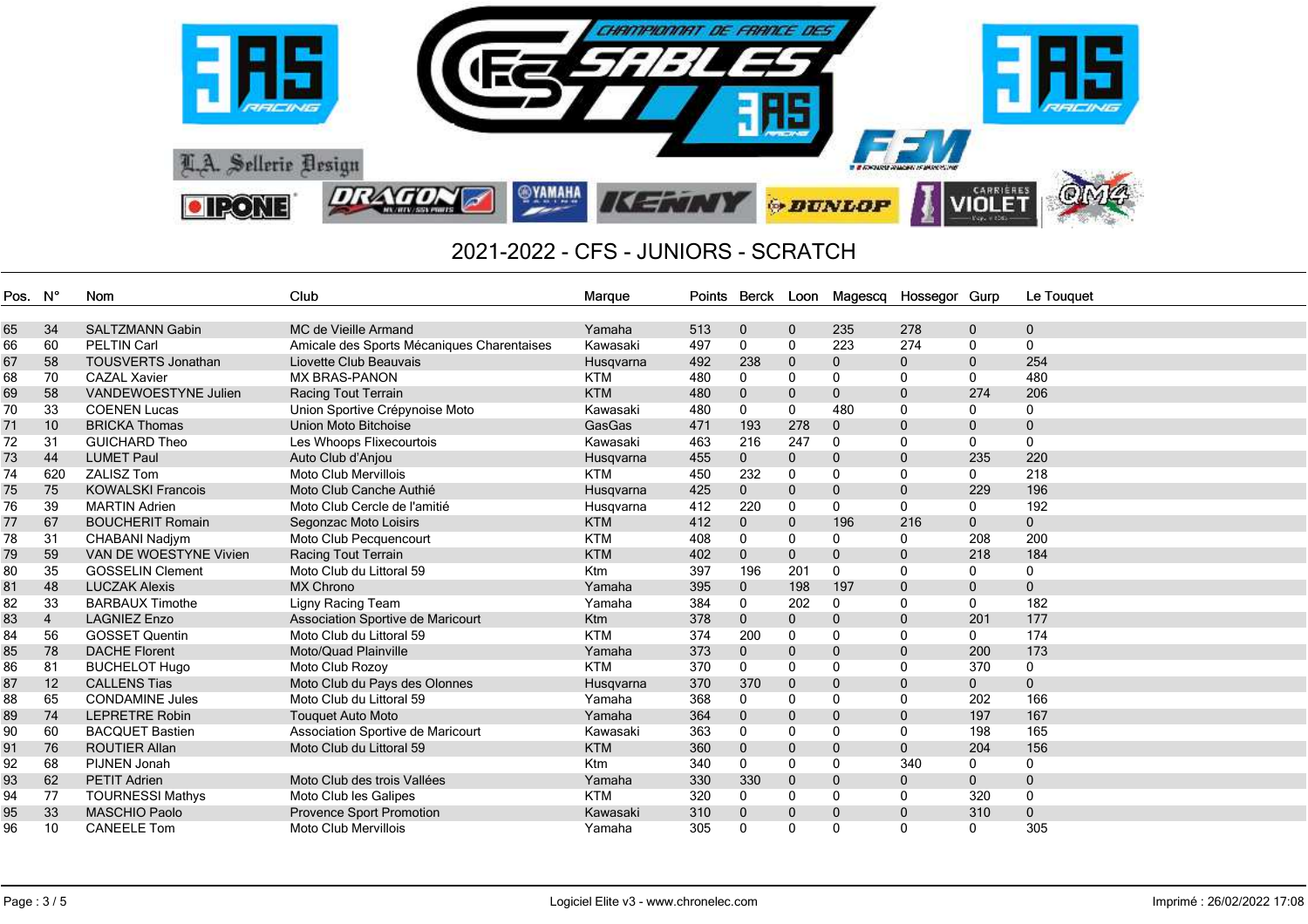

| Pos. N° |     | Nom                          | Club                              | Marque     | Points | Berck        |              | Loon Magescq Hossegor Gurp |              |              | Le Touquet   |
|---------|-----|------------------------------|-----------------------------------|------------|--------|--------------|--------------|----------------------------|--------------|--------------|--------------|
|         |     |                              |                                   |            |        |              |              |                            |              |              |              |
| 97      | 105 | <b>KNUIMAN Damien</b>        | <b>MX Chrono</b>                  | <b>KTM</b> | 295    | $\mathbf 0$  | $\mathbf 0$  | $\mathbf 0$                | $\mathbf 0$  | $\mathbf 0$  | 295          |
| 98      | 137 | <b>VILET Enzo</b>            | Moto Club du Val de Sensee        | ktm        | 282    | $\mathbf{0}$ | $\Omega$     | 0                          | 0            | 0            | 282          |
| 99      | 37  | <b>DAUSSAT DAURE Clement</b> | Racing Club De Beaumarchès        | <b>KTM</b> | 282    | $\mathbf{0}$ | $\Omega$     | $\mathbf 0$                | $\mathbf 0$  | 282          | $\pmb{0}$    |
| 100     | 111 | <b>BORDINI Leo</b>           | Moto Club Romagne                 | <b>KTM</b> | 278    | $\mathbf{0}$ | 0            | 0                          | 0            | $\mathbf{0}$ | 278          |
| 101     | 59  | LE STIR Lucas                | MC du Val Vert du Clain           | GasGas     | 262    | $\mathbf{0}$ | $\mathbf{0}$ | 262                        | $\mathbf{0}$ | $\mathbf{0}$ | $\mathbf 0$  |
| 102     | 26  | <b>CHOLET Raphael</b>        | <b>MX Chrono</b>                  | <b>KTM</b> | 258    | 258          | 0            | 0                          | 0            | 0            | $\mathbf 0$  |
| 103     | 63  | <b>FORGET MARSAC Enzo</b>    | Moto Club Angerien                | <b>KTM</b> | 258    | 0            | $\mathbf{0}$ | $\mathbf 0$                | $\mathbf 0$  | 258          | $\mathbf 0$  |
| 104     | 34  | POULET Julian                | <b>Moto Club Haut Marnais</b>     | Yamaha     | 250    | 0            | 0            | 0                          | 0            | 0            | 250          |
| 105     | 71  | <b>COUTANCEAU Thibaut</b>    | Moto Club du Pays des Olonnes     | <b>KTM</b> | 247    | $\mathbf{0}$ | $\mathbf 0$  | $\mathbf 0$                | $\mathbf 0$  | 247          | $\pmb{0}$    |
| 106     | 62  | <b>LOCHET Nathan</b>         | MC Romagne                        | <b>KTM</b> | 241    | $\mathbf{0}$ | 0            | 241                        | 0            | 0            | 0            |
| 107     | 92  | <b>DUMONT Maxence</b>        | <b>CMC - Chaulieu Moto Club</b>   | Husqvarna  | 232    | $\mathbf{0}$ | $\mathbf{0}$ | $\mathbf 0$                | $\mathbf{0}$ | $\mathbf{0}$ | 232          |
| 108     | 35  | <b>MICLO Constant</b>        | Moto Club Saint Dié des Vosges    | <b>KTM</b> | 229    | 0            | 0            | 0                          | 0            | 0            | 229          |
| 109     | 70  | <b>CHAPUT Lea</b>            | <b>MC St Thibery</b>              | <b>KTM</b> | 220    | 0            | $\mathbf{0}$ | 220                        | $\mathbf 0$  | $\mathbf 0$  | $\mathbf 0$  |
| 110     | 93  | <b>DUVIVIER Matteo</b>       | Moto Club du Littoral 59          | <b>KTM</b> | 216    | 0            | $\Omega$     | $\mathbf{0}$               | 0            | 0            | 216          |
| 111     | 61  | <b>BAI Milo</b>              | Moto Club Canche Authié           | <b>KTM</b> | 214    | 214          | $\mathbf{0}$ | $\mathbf 0$                | $\mathbf 0$  | $\mathbf 0$  | $\mathbf 0$  |
| 112     | 71  | <b>LETT-- CARMENI Nino</b>   | Racing Club De Beaumarchès        | Kawasaki   | 212    | $\mathbf{0}$ | 0            | 0                          | 0            | 212          | 0            |
| 113     | 623 | <b>DEBARGE Gabin</b>         | Moto Club Mervillois              | Yamaha     | 204    | 204          | $\Omega$     | $\mathbf{0}$               | $\mathbf{0}$ | $\mathbf{0}$ | $\Omega$     |
| 114     | 68  | <b>MINISINI Esteban</b>      | Moto Club de la Plaine            | Honda      | 201    | $\mathbf{0}$ | $\Omega$     | $\mathbf{0}$               | 0            | 0            | 201          |
| 115     | 38  | <b>GELEBART Tanguy</b>       | Moto Club des Abers               | Husqvarna  | 199    | 0            | $\Omega$     | $\mathbf 0$                | $\mathbf 0$  | $\mathbf 0$  | 199          |
| 116     | 62  | <b>LIET Mathis</b>           | Pargade Off Road                  | Yamaha     | 199    | 0            | $\Omega$     | $\mathbf{0}$               | 0            | 199          | $\mathbf 0$  |
| 117     | 37  | PEREIRA Jordan               | <b>MC Aresien</b>                 | <b>KTM</b> | 199    | 0            | $\mathbf 0$  | 199                        | $\mathbf 0$  | $\mathbf 0$  | $\mathbf 0$  |
| 118     | 52  | <b>CERF Benjamin</b>         | Moto Club de Gouy en Artois       | <b>KTM</b> | 198    | 0            | 0            | 0                          | 0            | 0            | 198          |
| 119     | 37  | <b>LECAS Wilson</b>          | Moto Club du Littoral 59          | <b>KTM</b> | 197    | $\mathbf{0}$ | 197          | $\mathbf{0}$               | $\mathbf{0}$ | $\mathbf{0}$ | $\mathbf{0}$ |
| 120     | 68  | <b>MAUDOS Bastien</b>        | Moto Club des ESTEYS              | <b>KTM</b> | 196    | $\mathbf{0}$ | $\Omega$     | $\mathbf{0}$               | $\mathbf{0}$ | 196          | $\mathbf{0}$ |
| 121     | 136 | <b>LAUGEOIS Pacome</b>       | Moto Club Gravenchonnais          | Fantic     | 195    | 0            | $\mathbf{0}$ | $\mathbf 0$                | $\mathbf{0}$ | $\mathbf{0}$ | 195          |
| 122     | 28  | <b>TOCHEPORT Antoine</b>     | Moto Start Club Macarien          | Fantic     | 195    | $\mathbf{0}$ | $\Omega$     | 0                          | 0            | 195          | 0            |
| 123     | 624 | <b>HERREBRECHT Enzo</b>      | Moto Club Cappellois              | <b>KTM</b> | 194    | 194          | $\mathbf{0}$ | $\mathbf 0$                | $\mathbf{0}$ | $\mathbf 0$  | $\mathbf{0}$ |
| 124     | 129 | <b>TORRE Lisandru</b>        | <b>AS Kantia</b>                  | <b>KTM</b> | 185    | $\mathbf{0}$ | $\Omega$     | 0                          | 0            | 0            | 185          |
| 125     | 119 | <b>ROHRMANN Nat</b>          | Association Sportive de Maricourt | Husqvarna  | 183    | $\mathbf{0}$ | $\mathbf{0}$ | $\mathbf 0$                | $\mathbf{0}$ | $\mathbf{0}$ | 183          |
| 126     | 83  | <b>LEPERS Thelio</b>         | <b>MX Chrono</b>                  | Husqvarna  | 180    | $\mathbf{0}$ | 0            | 0                          | 0            | 0            | 180          |
| 127     | 86  | DA SILVA PEREIRA Brice       | Moto Club de la vallée de l'Oise  | <b>KTM</b> | 179    | 0            | $\mathbf{0}$ | $\mathbf{0}$               | $\mathbf{0}$ | $\mathbf{0}$ | 179          |
| 128     | 125 | <b>ROZIER Tim</b>            | <b>MC Nevers Nièvre</b>           | <b>KTM</b> | 178    | 0            | $\Omega$     | $\Omega$                   | 0            | 0            | 178          |